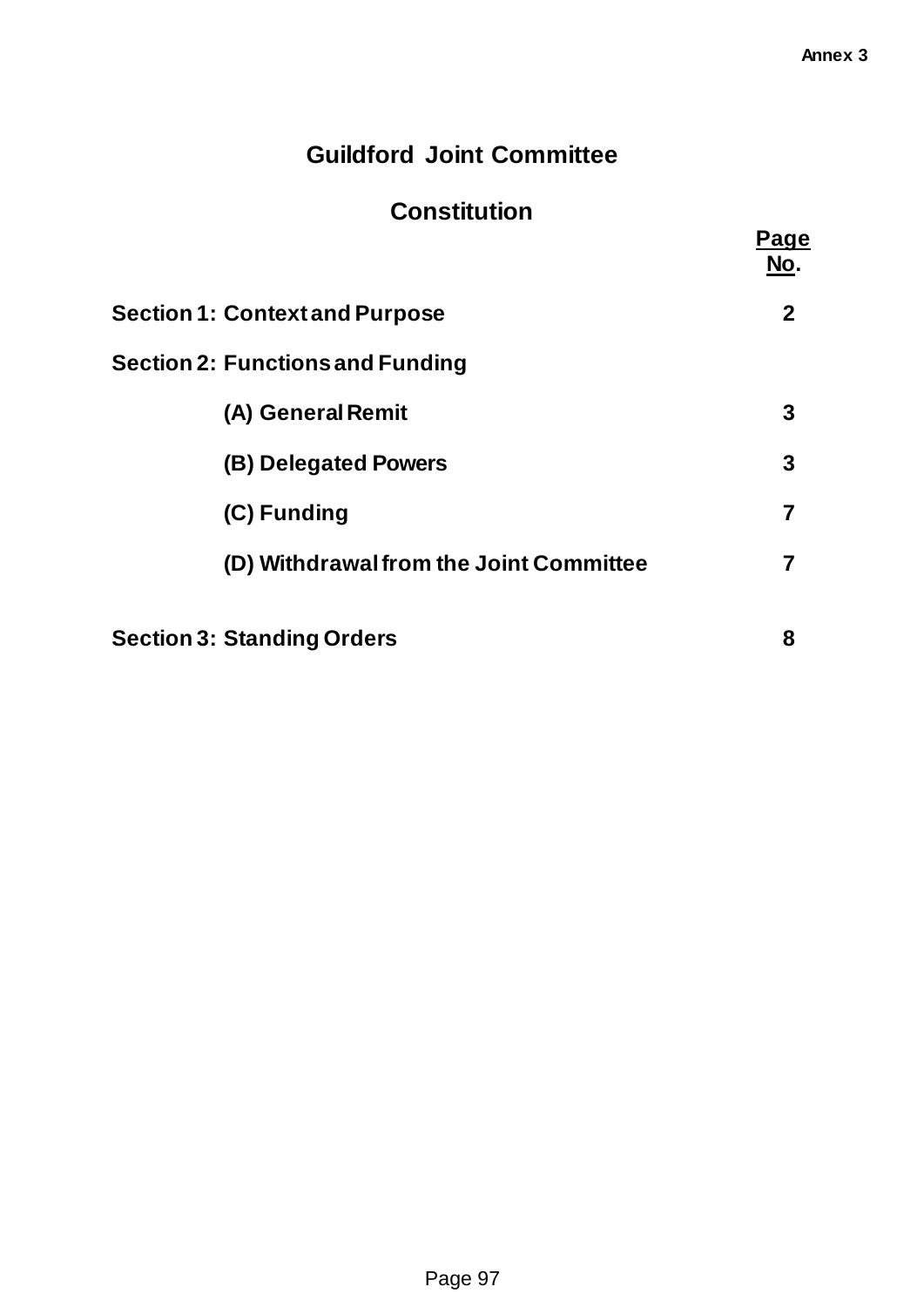## **Section 1 – Context and Purpose**

Guildford Joint Committee is a Joint Committee of Surrey County Council (SCC) and Guildford Borough Council (GBC) and is set up under the provisions of Section 102 of the Local Government Act 1972. The Joint Committee aims to improve outcomes and value for money for residents in the borough of Guildford by strengthening local democracy and improving partnership working within the borough.

The Joint Committee will carry out SCC functions previously performed by the Guildford Local Committee plus some additional SCC functions, and functions delegated to it by GBC. There is also a range of advisory functions relating to both councils. These functions are set out within Section 2 of this document.

The Joint Committee provides a single place for residents to engage with both authorities and a forum to debate cross cutting issues, and jointly engage and communicate with residents about the work of both councils. By working together, the Joint Committee will provide the opportunity to identify local solutions and seek to jointly deliver local government service improvements for the residents, businesses and visitors to the borough of Guildford.

Both councils will be proactive in bringing issues to the Joint Committee and seeking to deliver local priorities together. Meetings of the Guildford Joint Committee will be held in accordance with the Local Government Act 1972. Meetings will be held in public and will normally be held in the Council Chamber at GBC and webcast. Local people are able to participate during parts of the meeting as set out in Section 3 of this document.

This Constitution includes the standing orders that will apply to the Joint Committee. These are subject to the Constitutions of each of the two councils which shall apply in relation to decision making on matters reserved to those councils.

Whilst the Joint Committee will be responsible for making decisions relating to the delegated functions as set out below, the day-to-day operational arrangements relating to any particular function will continue to be managed by the local authority having responsibility for that function.

There will be a review by both authorities towards the end of the first 12 months of operation of the Joint Committee in order to determine if any changes should be made.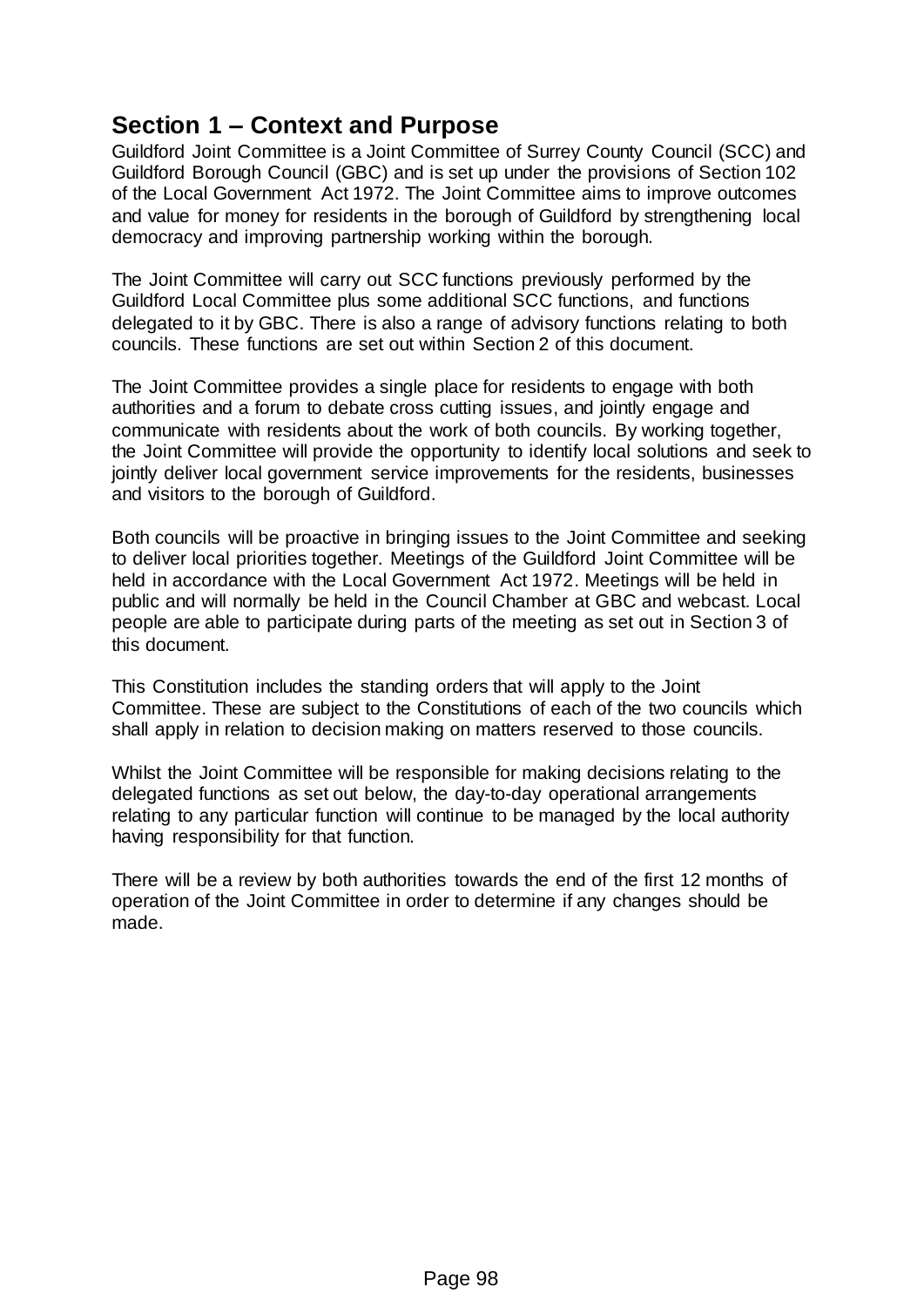## **Section 2 – Functions and Funding**

The scope and overall purpose of the Joint Committee is as set out in Section 1. The general remit of the Joint Committee is set out below and the more specific delegated functions are outlined in later sections.

## **(A) General Remit**

The general remit of the Guildford Joint Committee is:

- 1. To identify and agree opportunities for the closer alignment of SCC and GBC services in Guildford.
- 2. To make decisions on local services and budgets delegated to it by either SCC or GBC.
- 3. To make comments on policy, strategy, services, priority community work, or other matters specifically referred to it by SCC or GBC.
- 4. To champion joint working and provide oversight of key county and borough partnership initiatives and strategies.
- 5. To seek solutions to local concerns relating to council services under the remit of the Joint Committee.
- 6. To identify and set local priorities through an annual priority setting meeting.
- 7. To build community leadership and local engagement, and encourage local community resilience plans.
- 8. To ensure that local authority services within Guildford Borough are carried out in accordance with both SCC and GBC's core values, policies, strategies and within approved budgets.

## **(B) Delegated Powers**

The services identified below are delegated by SCC or GBC as indicated, for decision making or consideration by the Guildford Joint Committee, in accordance with the relevant legislation.

In discharging the delegated powers, the Joint Committee must have due regard at all times to the approved policies, budgets and financial regulations/ procedure rules of the council delegating the functions, and act in accordance with Standing Orders at Section 3 of this Constitution.

Set out below is a list of the functions that are currently delegated to the Joint Committee. Additional functions and matters for determination may be delegated to the Committee in the future by SCC or GBC, from time to time. SCC's Community Partnerships Team will maintain a record of all additional delegated functions and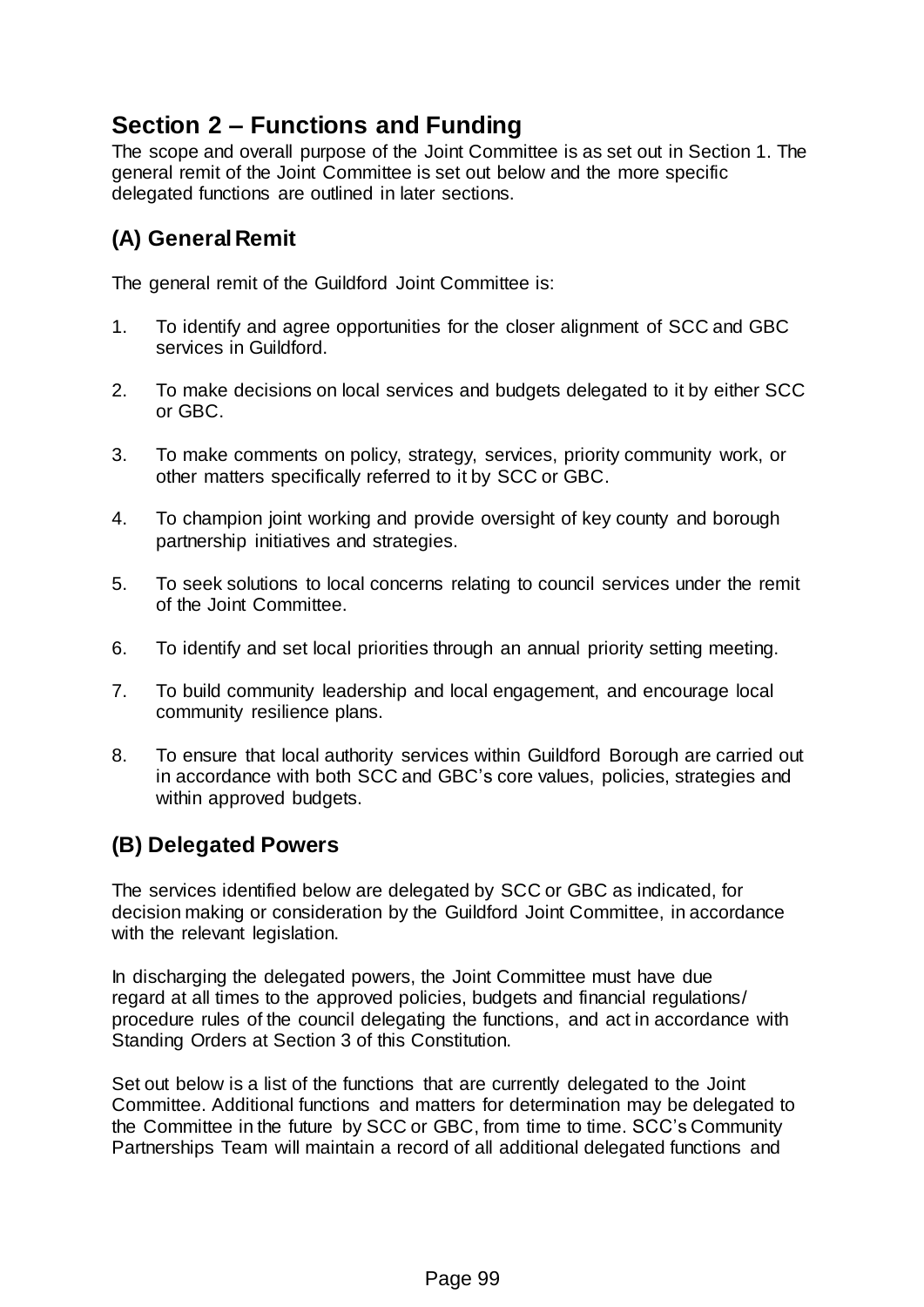will ensure that any such additions are reported to the Joint Committee at the next meeting after the delegation takes place.

### **Executive Functions** (delegated by SCC and GBC)

In relation to the Borough of Guildford the Joint Committee will take decisions delegated to it by the SCC Leader and/or Cabinet and/or the GBC Leader and/or Executive on the following local services and budgets, to be taken in accordance with the financial framework and policies of the respective councils within a framework of agreed performance and resources:

The Joint Committee will be responsible for the following decisions on local services and budgets:

- (i) Changes which amount to more than 15% in the hours of opening for local libraries (whether managed directly by SCC or under a community partnership agreement.) *(SCC)*
- (ii) Community safety funding that is delegated to the Joint Committee. *(SCC/GBC)*

#### **(iii) Decisions in relation to highways and infrastructure:**

- **(a) The allocation of the SCC highway capital budget and highway revenue budget which are devolved to the Joint Committee for minor highway improvements and highway maintenance within the Committee's area including the scope to use a proportion of either budget to facilitate local highways initiatives.** *(SCC)*
- **(b) To allocate funds to review on-street parking management, including local parking charges where appropriate and to approve the statutory advertisement of Traffic Regulation Orders (TROs) relating to onstreet parking controls.** *(SCC)*
- **(c) To agree local speed limits on County Council roads within its area, and**

**to approve the statutory advertisement of speed limit orders, taking into**

**account the advice of the Surrey Police Road Safety and Traffic Management Team and with regard to the County Council Speed Limit**

**Policy.** *(SCC)*

**(d) To approve the statutory advertisement of all legal orders or appropriate**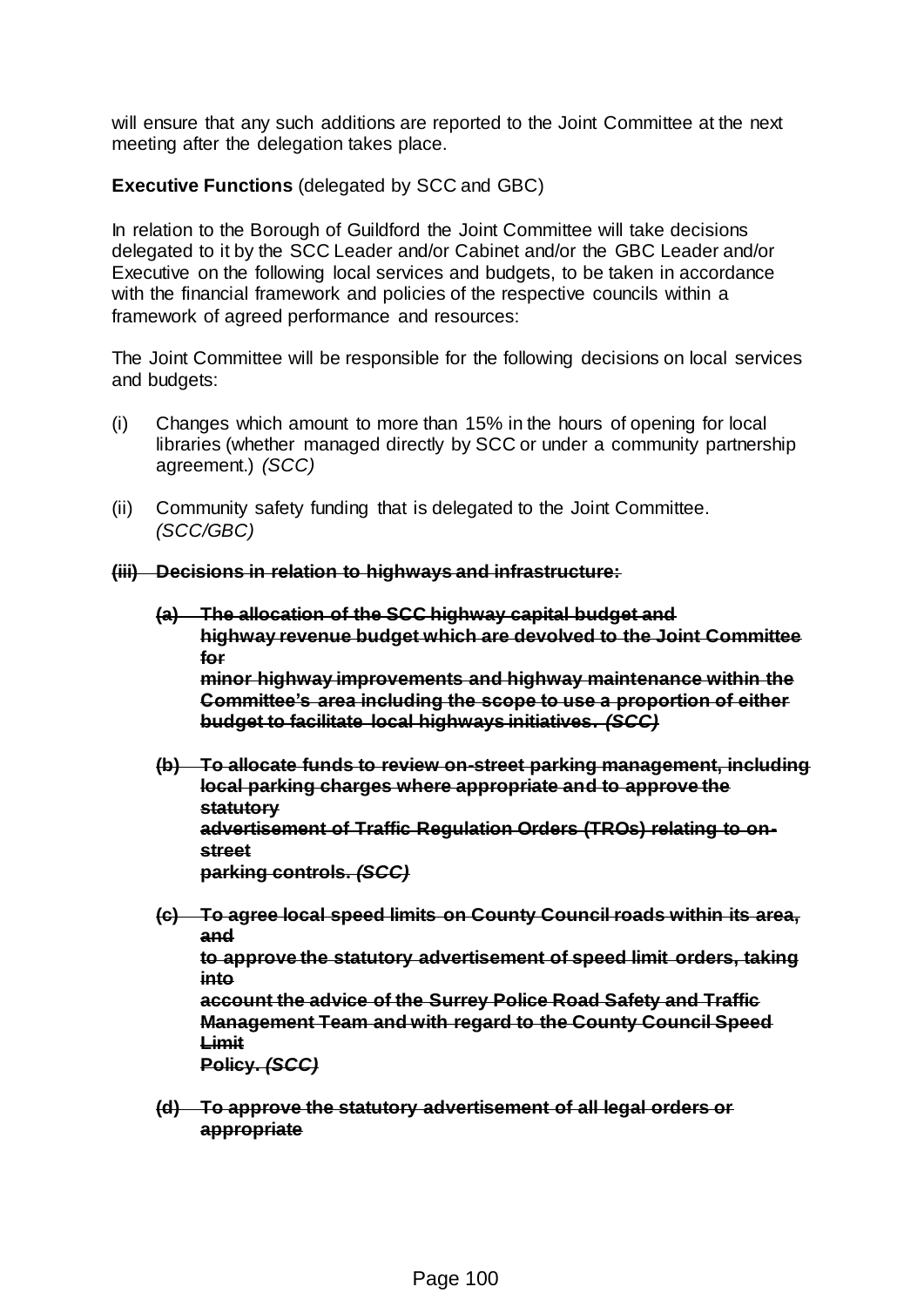**notifications relating to highway schemes within the delegated powers of the Joint Committee** *(SCC).*

**(e) Where, under delegated powers, the Parking Strategy and Implementation Team Manager or Area Highways Manager has chosen to refer the decision on whether a TRO should be made to the**

**Joint Committee, the Committee will make that decision** *(SCC).*

**(f) To consider applications for stopping up a highway under section 116**

**of the Highways Act 1980 when, following the consent of GBC and any**

**relevant Parish Council, unresolved objections have been received during the period of statutory public advertisement, and to decide whether the application should proceed to the Magistrates' Court** *(SCC).*

- (iv) Jointly agreeing a statement of priority for the delivery of infrastructure described in the GBC Infrastructure Delivery Plan and informed by the GBC Regulation 123 list, to meet the need and mitigate the effect of development in the GBC local authority area and to discuss and propose strategies for securing any additional funding necessary for that delivery. *(GBC)*
- (v) Approval of an overarching Air Quality Policy/Strategy and individual Air Quality Management/Action Plans relating to the borough of Guildford *(GBC)*
- (vi) Apportion any resources for Early Help services in accordance with the approved local Early Help priorities that may be delegated to the Joint Committee from SCC/GBC, in relation to services for young people with the aim of achieving an integrated approach from both authorities *(SCC/GBC)*
- (vii) Decisions on any funding when a budget is allocated to the Joint Committee by either of the Councils *(SCC/GBC).*

## **Non-Executive Functions** (delegated by SCC)

The Joint Committee will deal with all those non-executive functions relating to public rights of way set out in the Local Authorities (Functions and Responsibilities) (England) Regulations 2000, as amended, except for those expressly reserved by SCC.

#### **Non-Executive Functions** (delegated by GBC)

The Joint Committee will deal with all those non-executive functions relating to public rights of way set out in the Local Authorities (Functions and Responsibilities) (England) Regulations 2000, as amended, except for those separately referred to in the Borough Council's Scheme of Delegation (or within the terms of reference of other Committees) which shall be exercised concurrently.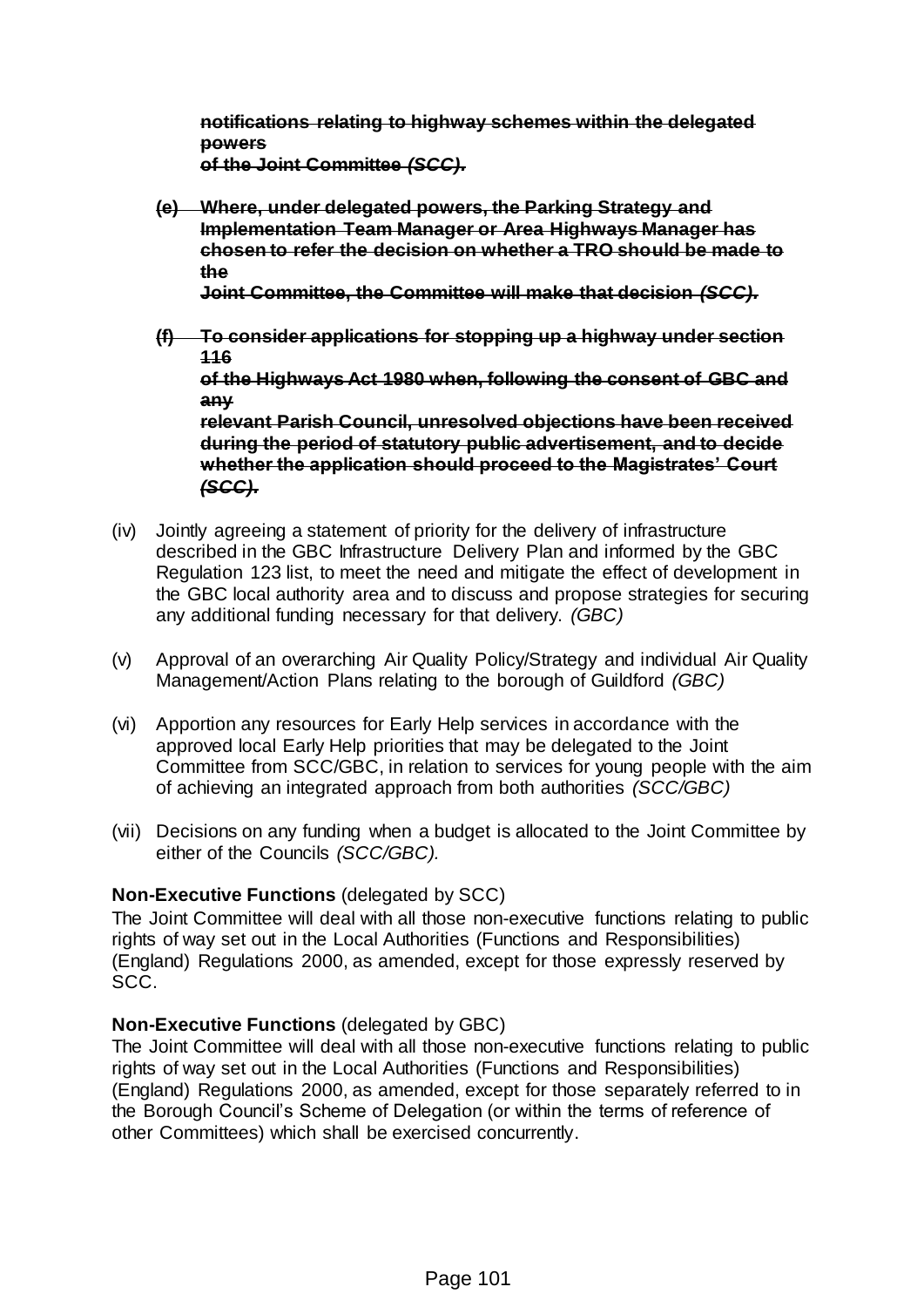In addition, the Joint Committee will deal with those relevant non-executive functions, relating to joint working that may be delegated to it by GBC or SCC from time to time.

#### **Service Monitoring and Community Leadership - advisory functions**

The Joint Committee may:

- (i) Determine priorities for collaborative work undertaken within the committee's area by the Councils and other partners, and oversee local initiatives agreed and funded by the Joint Committee. *(SCC/GBC)*
- (ii) Engage in issues of concern to local people and seek to influence the respective councils in the light of local needs. Monitoring the quality of services provided locally, and recommending action as appropriate. *(SCC/GBC)*
- (iii) Consider the most effective use of existing public sector property assets in the borough and the potential opportunities that may exist for development where this could be in the mutual interest of both authorities where expediency allows. *(SCC/GBC)*
- (iv) **Be informed in relation to the prioritisation of proposed and planned infrastructure schemes or developer funded highway improvements within Guildford.** *(SCC/GBC)*
- **(v) Be informed of and receive appropriate reports on highway initiatives and/or improvements either wholly or partly in Guildford.** *(SCC)*
- (vi) Review and influence the parking strategy (via the Parking Business Plan) and any new proposals for on and off street parking and enforcement. *(SCC/GBC)*
- (vii) Receive reports from and provide political oversight and advice to the Safer Guildford Partnership on the Community Safety functions of the Borough. *(SCC/GBC)*
- (viii) Provide political oversight and influence emergency planning and event management and/or event safety oversight that relate to the borough of Guildford. *(SCC/GBC)*
- (ix) Oversee and provide feedback on priorities relating to gypsy and traveller site provision and site management within the borough of Guildford. *(SCC/GBC)*
- (x) Receive reports from and provide political oversight and advice to the Health and Wellbeing Board for Guildford on its functions. *(SCC/GBC)*
- (xi) Influence priorities for the provision of integrated Health and Social Care and Older People's Services locally. *(SCC/GBC)*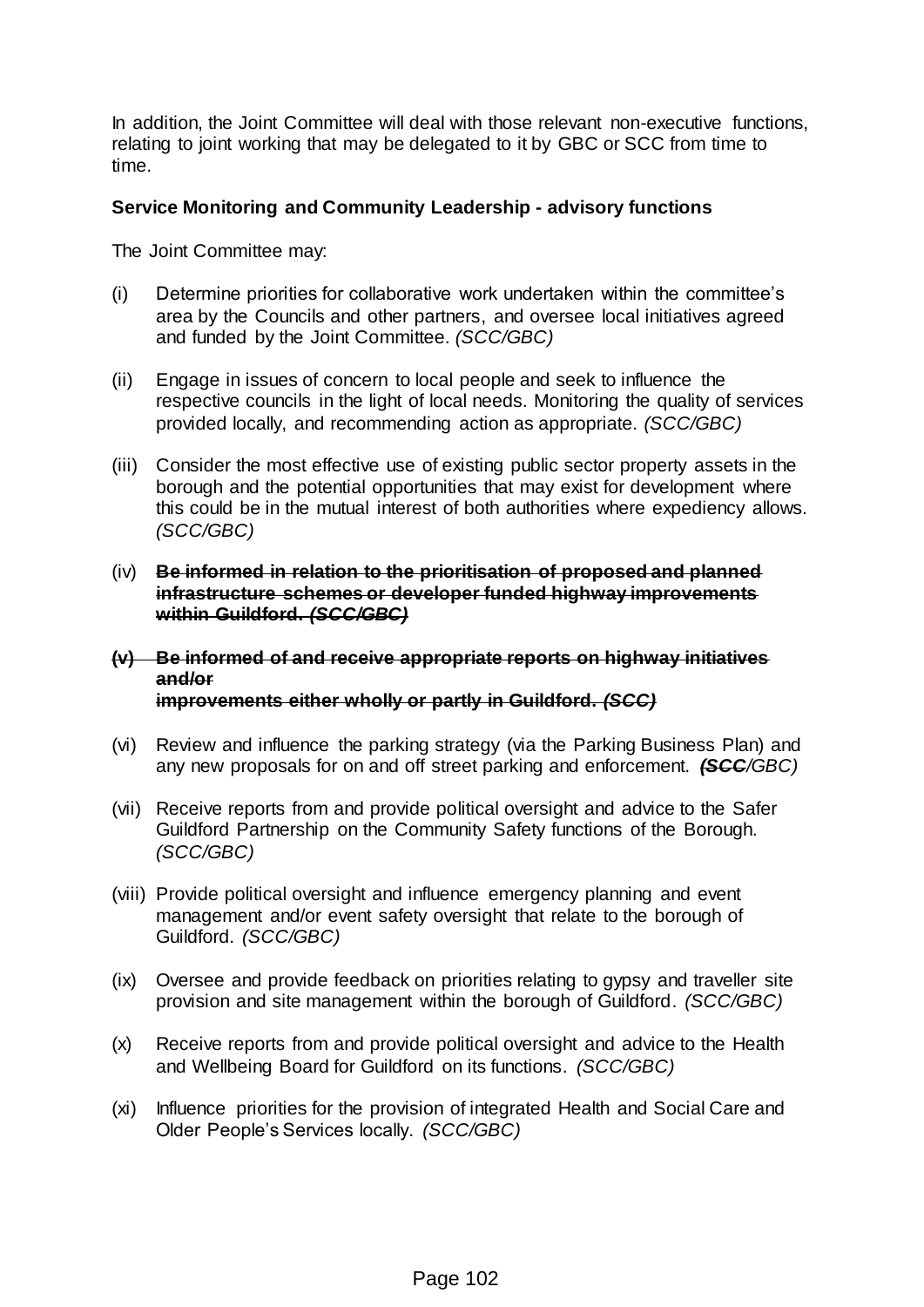- (xii) Oversee and influence priorities for the Family Support Programme in Guildford (noting the shared nature of this service with other boroughs) and monitor its performance. *(SCC/GBC)*
- (xiii) Facilitate partnership work with schools, Multi-Academy Trusts, governors and other partners to promote high educational standards and the fulfilment of potential for all children locally. *(SCC)*
- (xiv) Be consulted on any issues referred to it by either council and produce responses as appropriate. *(SCC/GBC)*
- (xv) Monitor formal decisions taken by officers under delegated powers in respect of functions delegated to the Joint Committee and provide feedback to improve service standards. *(SCC/GBC)*

*(Note: A joint committee may not make any decision which will have an adverse effect on a part of the county for which it does not have functions).*

## **(C) Funding**

- (i) With regard to budget setting and planning, SCC and GBC will agree each year the amount of funding available to the Joint Committee to carry out its delegated decisions. All funds will be held and administered by the originating authorities and spent in accordance with their respective financial regulations/procedure rules and policies.
- (ii) Provision of venue: The meeting's venue and associated costs will normally be provided by GBC, unless alternative arrangements are agreed by SCC.
- (iii) Committee management: Committee management and associated costs for the Joint Committee will be provided by SCC.
- (iv) Any members' costs and expenses resulting from the Joint Committee (including those in relation to Chairman and Vice Chairman roles) will be funded and administered by their respective authorities.

## **(D) Withdrawal from the Joint Committee**

At any time either Council may give 6 months' notice in writing to the other Council of its intention to withdraw from the Joint Committee. Once the Joint Committee ceases to exist, the functions delegated to it would each revert back to the relevant delegating authority.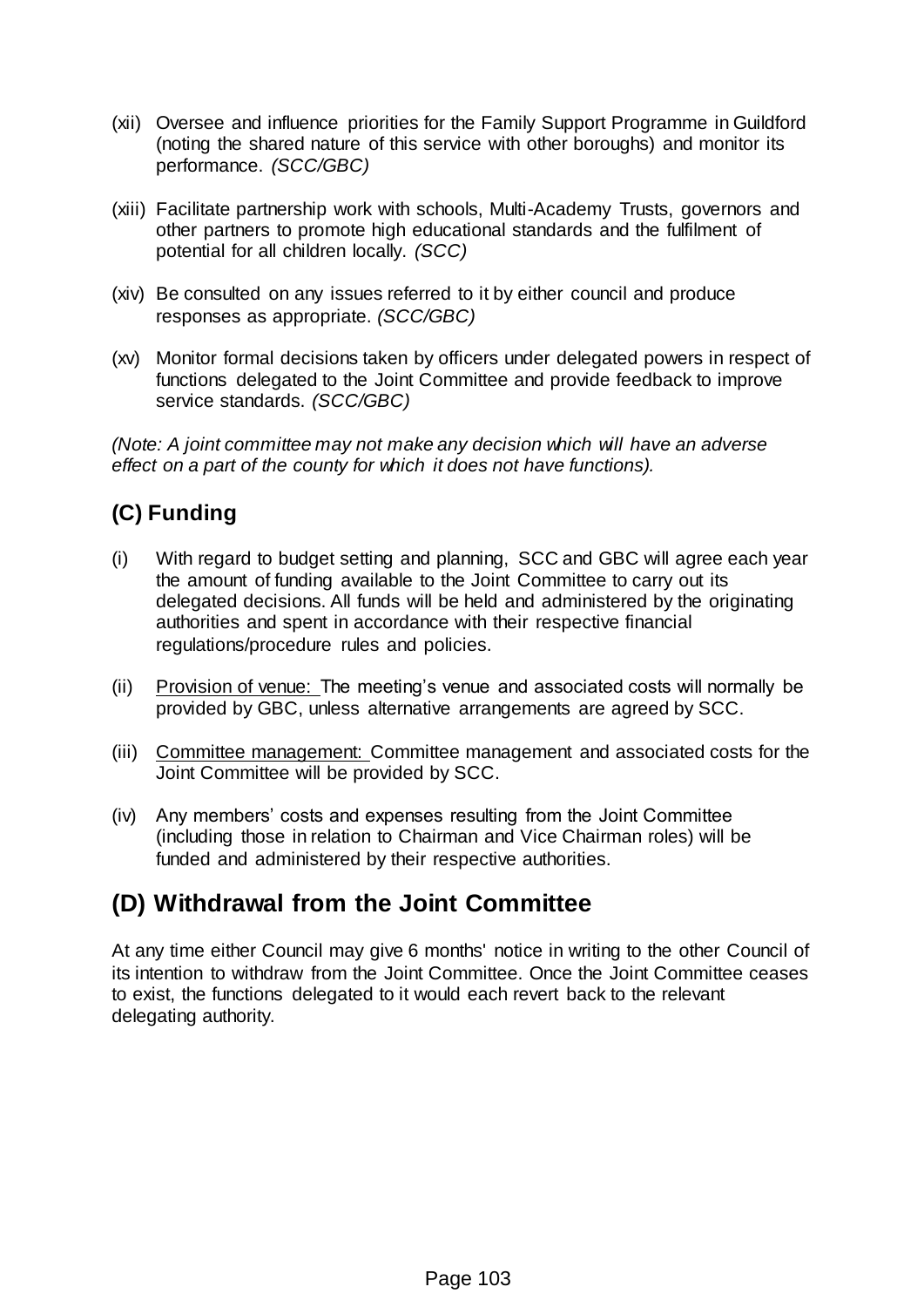## **Section 3 - Standing Orders**

### **1. MEMBERSHIP AND ATTENDANCE OF MEMBERS AT MEETINGS**

- 1.1. Membership of the Guildford Joint Committee shall be all county councillors with electoral divisions in Guildford, one SCC Cabinet Member (who may also be a county councillor with an electoral division in Guildford), and an equivalent number of borough councillors who should be politically proportionate to the Borough Council. At least one borough councillor shall be a member of that Council's Executive.
- 1.2. If there is no SCC Cabinet Member with an electoral division in Guildford the County Council shall appoint a specific Cabinet member to the Guildford Joint Committee at the Council AGM ("the relevant Cabinet Member"), and GBC would be entitled to appoint an additional borough councillor representative on the Joint Committee to ensure equity.
- 1.3. No substitutes will be permitted for the members on the Joint Committee. Members will be appointed to the committee at the first business meeting of the respective Councils, at the start of each municipal year. All borough and county councillors (including the relevant Cabinet Member) on the Joint Committee will have equal voting rights on all issues being considered.
- 1.4. A person shall cease to be a member if he/she resigns from the Guildford Joint Committee or ceases to be a member of SCC representing an electoral division in Guildford or the relevant Cabinet Member, or in the case of a member of GBC, ceases to be a member of that Council, or the relevant Executive Member.
- 1.5. SCC or GBC may, through their respective councils, co-opt representatives from the voluntary sector, public authorities or businesses in Guildford onto the Joint Committee. These representatives will be able to take part in discussions on agenda items, but will not be able to vote on any item for decision.
- 1.6. Where they are not members of the Joint Committee, the Leader of either SCC or GBC, or appropriate SCC Cabinet Member or GBC Executive Member with portfolio responsibilities for a matter on the agenda of the Joint Committee meeting may attend the meeting of the Joint Committee and, with the Chairman's consent, speak on the matter or provide written representation.

#### **2. APPOINTMENT OF CHAIRMAN AND VICE-CHAIRMAN**

2.1. For the 2018-19 Municipal Year only, the Chairman (who will be a County Councillor) and Vice-Chairman (who shall be a member of the Borough Council's Executive) shall be appointed by SCC or GBC (as appropriate) with the appointments made by each authority's usual procedure.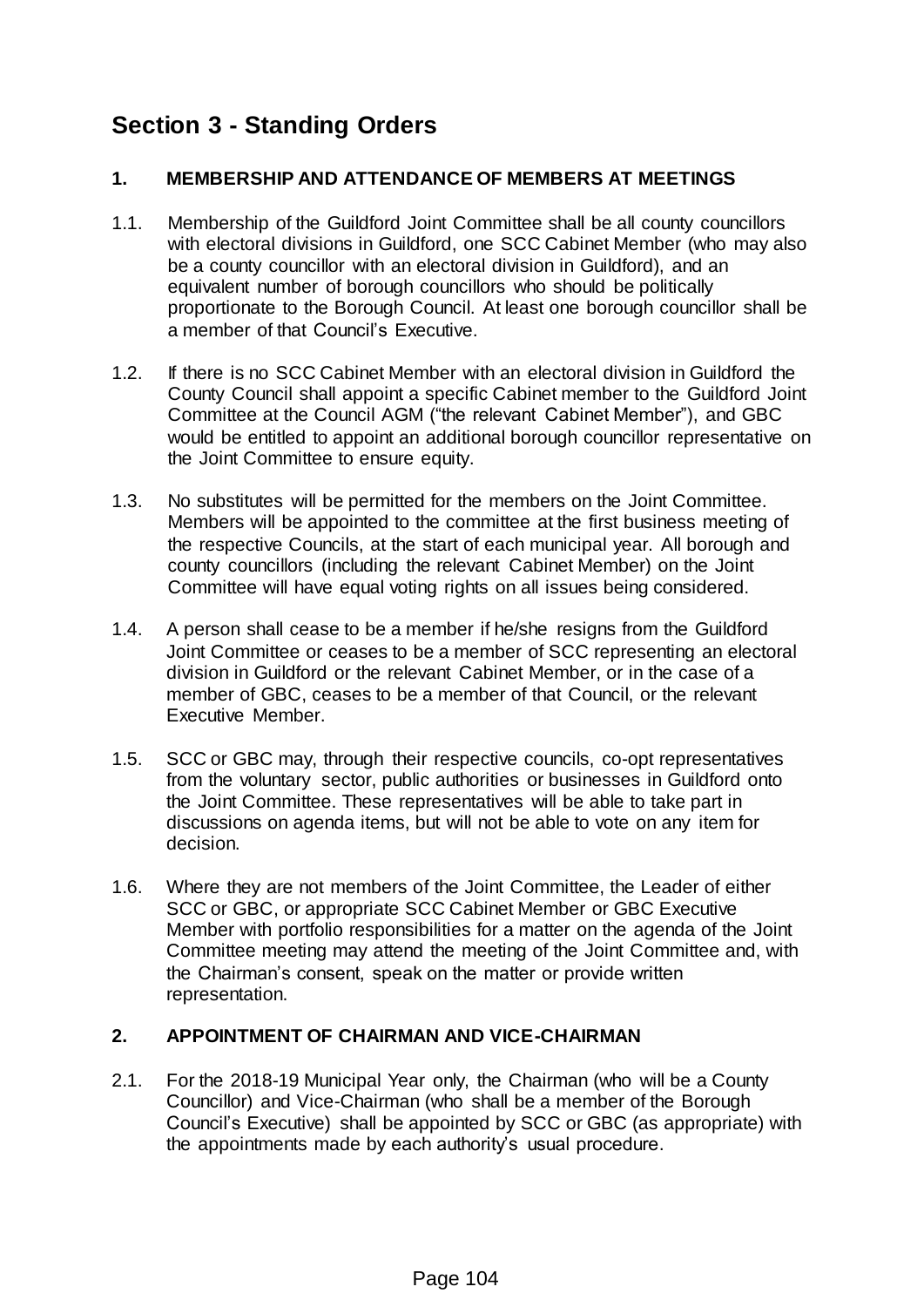- 2.2. From the 2019-20 Municipal Year, the offices of Chairman and Vice-Chairman shall then alternate between the two councils every year, with the Borough Council providing the Chairman and the County Council providing the Vice-Chairman in 2019-20. If the appointed Chairman is representing SCC, the Vice-Chairman must be a GBC representative and vice-versa with the appointments made by through the relevant authority's usual procedures.
- 2.3. The Chairman and Vice-Chairman shall, unless he or she resigns the office or ceases to be a member of the Guildford Joint Committee, continue in office until a successor is appointed. If a Chairman or Vice-Chairman does not complete a full term of office, a further member from the same council shall be appointed through the relevant authority's usual procedures for the remainder of that term.
- 2.4. In the absence of the Chairman and the Vice-Chairman at a meeting, the members of the Joint Committee shall elect a chairman for that meeting.

## **3. MANAGEMENT OF THE COMMITTEE**

3.1. The County Council's Community Partnership's Team shall act as the Committee Manager for the Guildford Joint Committee and shall be responsible for preparing and circulating agendas for meetings, advising on constitutional matters and for producing the decisions and minutes.

### **4. FORMAL MEETINGS**

- 4.1. There shall be between 4 and 8 formal meetings of the Guildford Joint Committee each year as determined by the Chairman and Vice-Chairman and as set out in the calendar of meetings published on both councils' websites.
- 4.2. The Chairman or in his/her absence the Vice-Chairman, may call a special meeting of the Guildford Joint Committee to consider a matter that falls within its remit but cannot await the next scheduled meeting, provided at least five clear working days' notice in writing is given to the Committee Manager.
- 4.3. Formal meetings of the Joint Committee and its sub-committees shall be held in public except when exempt or confidential information is being considered and the press and public can be excluded in accordance with the Local Government Act 1972 (as amended).
- 4.4. Meetings of any working groups or task groups established by the Joint Committee shall, unless otherwise agreed, be held in private.

## **5. DELEGATED POWERS**

5.1. The delegated powers mean those powers to be discharged by the Guildford Joint Committee as set out in Section 2(B) of this Constitution.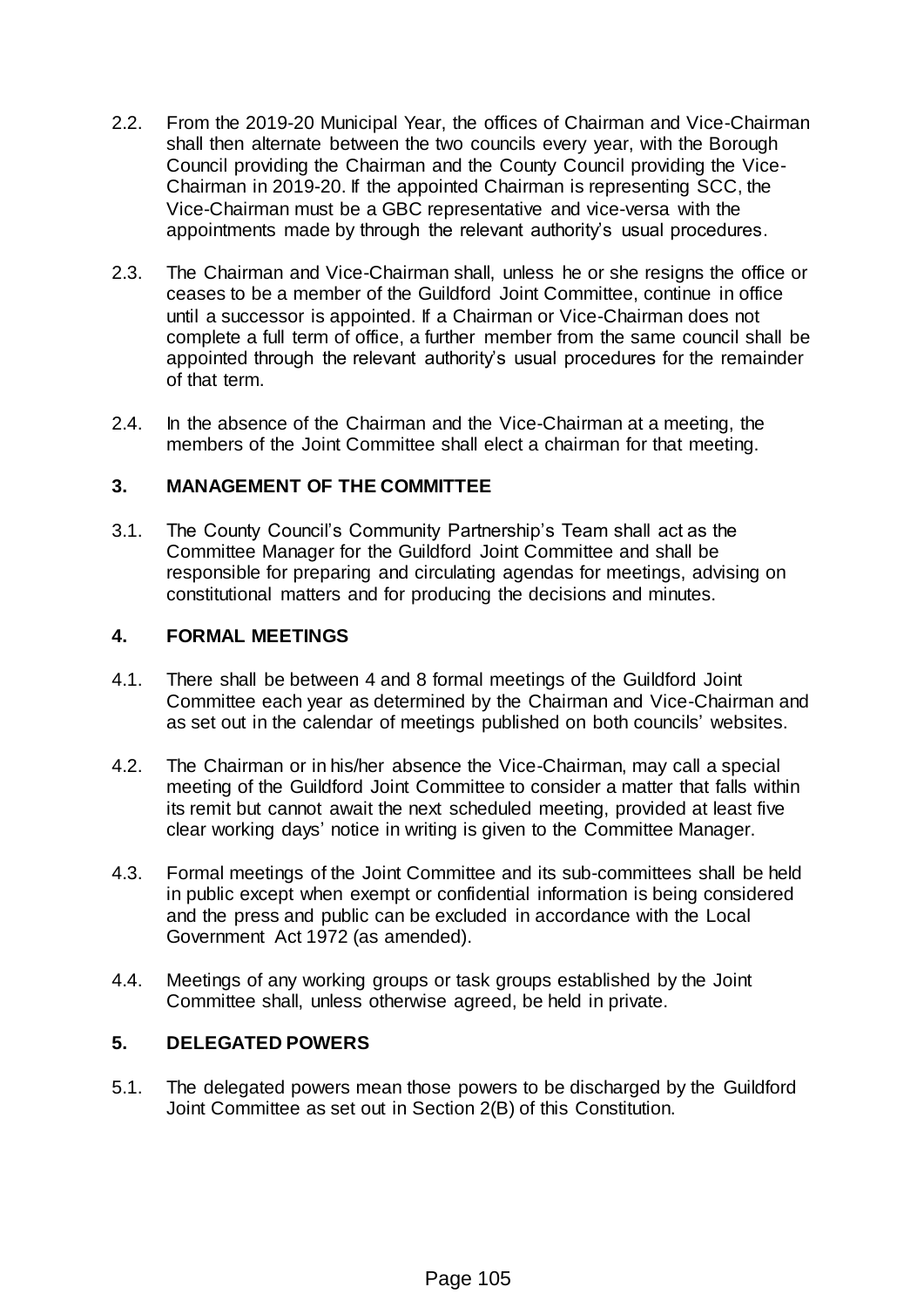- 5.2. The Guildford Joint Committee shall discharge the delegated powers, within the respective budgetary and policy frameworks set by SCC in the case of county functions and by GBC in the case of borough functions.
- 5.3. When discharging the delegated powers the Guildford Joint Committee shall take decisions only after taking into account advice given in writing or orally from relevant officers of SCC or of GBC as appropriate, including legal, financial and policy advice.
- 5.4. If the Joint Committee is to make a Key Executive decision delegated to it by either SCC or GBC, then the Joint Committee must follow the constitution of the authority delegating the decision, including publishing it in the monthly forward plan of that authority.

#### **6. OVERVIEW AND SCRUTINY**

- 6.1. Executive decisions made by the Guildford Joint Committee are subject to scrutiny by SCC's or GBC's relevant Overview and Scrutiny Committee (depending on which authority delegated the particular function), including an Overview and Scrutiny Committee's right under the Local Government Act 2000 to request that an Executive Decision made but not implemented be reconsidered by the decision-taker (often referred to as 'call-in').
- 6.2. The processes and procedures for the exercise by the relevant Overview and Scrutiny Committee of their 'call-in' function shall be in accordance with the Constitutions of SCC or GBC depending on which authority delegated the executive decision in question.

#### Call-In of Joint Committee Decisions

- 6.3.1. The SCC Cabinet/GBC Executive may require referral, for review and final determination, of any executive decision taken by the Joint Committee which has significant policy or budgetary implications or is outside of the authority delegated to the Joint Committee, subject to notice of requirement for referral being given within 5 working days of publication of the decision.
- 6.3.2. Notice of referral may be given by the Leader or Deputy Leader of the relevant authority, or any three or more members of the SCC Cabinet/GBC Executive as appropriate.
- 6.3.3. All members of the Joint Committee will be notified that an executive decision taken by the Joint Committee has been required for referral by SCC Cabinet/GBC Executive.
- 6.3.4. The decision will be considered by the SCC Cabinet /GBC Executive at its next appropriate meeting in discussion with the Joint Committee Chairman and Vice-Chairman and no action will be taken to implement it in the meantime.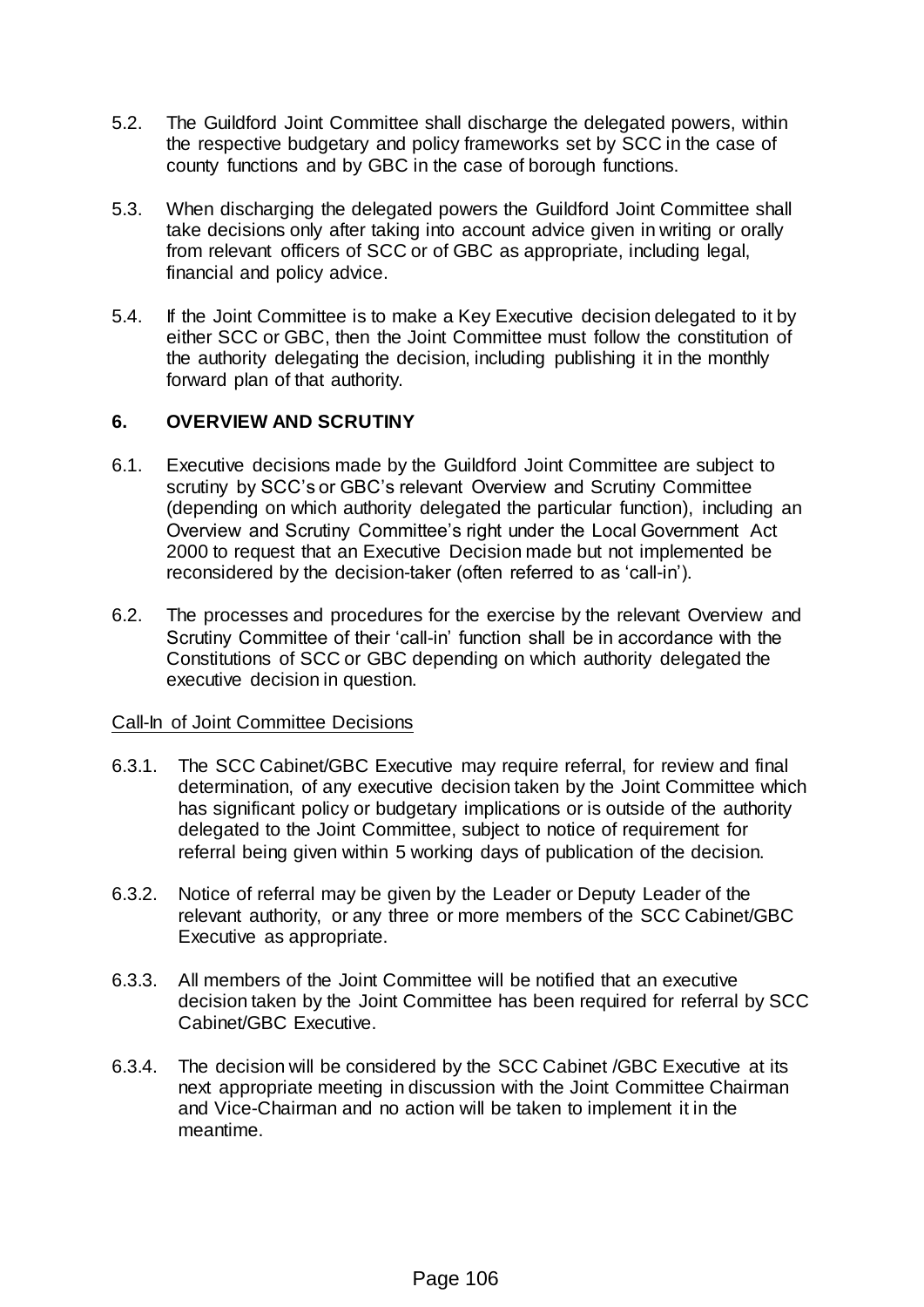- 6.3.5. The Joint Committee Chairman or Vice-Chairman may attend the SCC Cabinet /GBC Executive meeting, as appropriate, for the consideration of the matter and speak on the item.
- 6.3.6. The SCC Cabinet /GBC Executive may accept, reject or amend the decision taken by the Joint Committee. A report on the decision taken by the Cabinet will be made to the next appropriate meeting of the Joint Committee, and to all the Members of either SCC or GBC, as appropriate, for information.

#### **The following general provisions apply to the consideration of all matters within Guildford Joint Committee's remit.**

## **7. NOTICE OF MEETING**

- 7.1. The date, time and place of the fixed meetings of the Joint Committee will be accessed through both the SCC and GBC websites. The notice, agenda, reports and other documents prepared for the Joint Committee will be posted on the SCC website (with links from the GBC website) and sent to Members of the Committee not less than five clear working days before the date of the meeting.
- 7.2. Only the business on the agenda will be discussed at a meeting of the Joint Committee except for urgent matters raised in accordance with the provisions in Section 100B(4)(b) of the Local Government Act 1972.

#### **8. SPECIAL MEETINGS**

8.1. A special meeting of the Joint Committee will be convened to consider specific matters within its terms of reference at the discretion of the Chairman, or the Vice-Chairman in his/her absence. At least five clear working days' notice of a special meeting must be given.

## **9. AGENDAS**

- 9.1. The Joint Committee will comply with the Access to Information rules in Part VA of the Local Government Act 1972 (as amended).
- 9.2. Agendas for meetings of the Joint Committee shall be published by the Committee Manager five clear working days in advance of a meeting and copies will be made available for public inspection via the SCC and GBC websites.
- 9.3. Members of the Joint Committee may suggest items for inclusion in the agenda within its remit. These will be added to the forward programme in consultation with the Chairman and Vice-Chairman of the Joint Committee.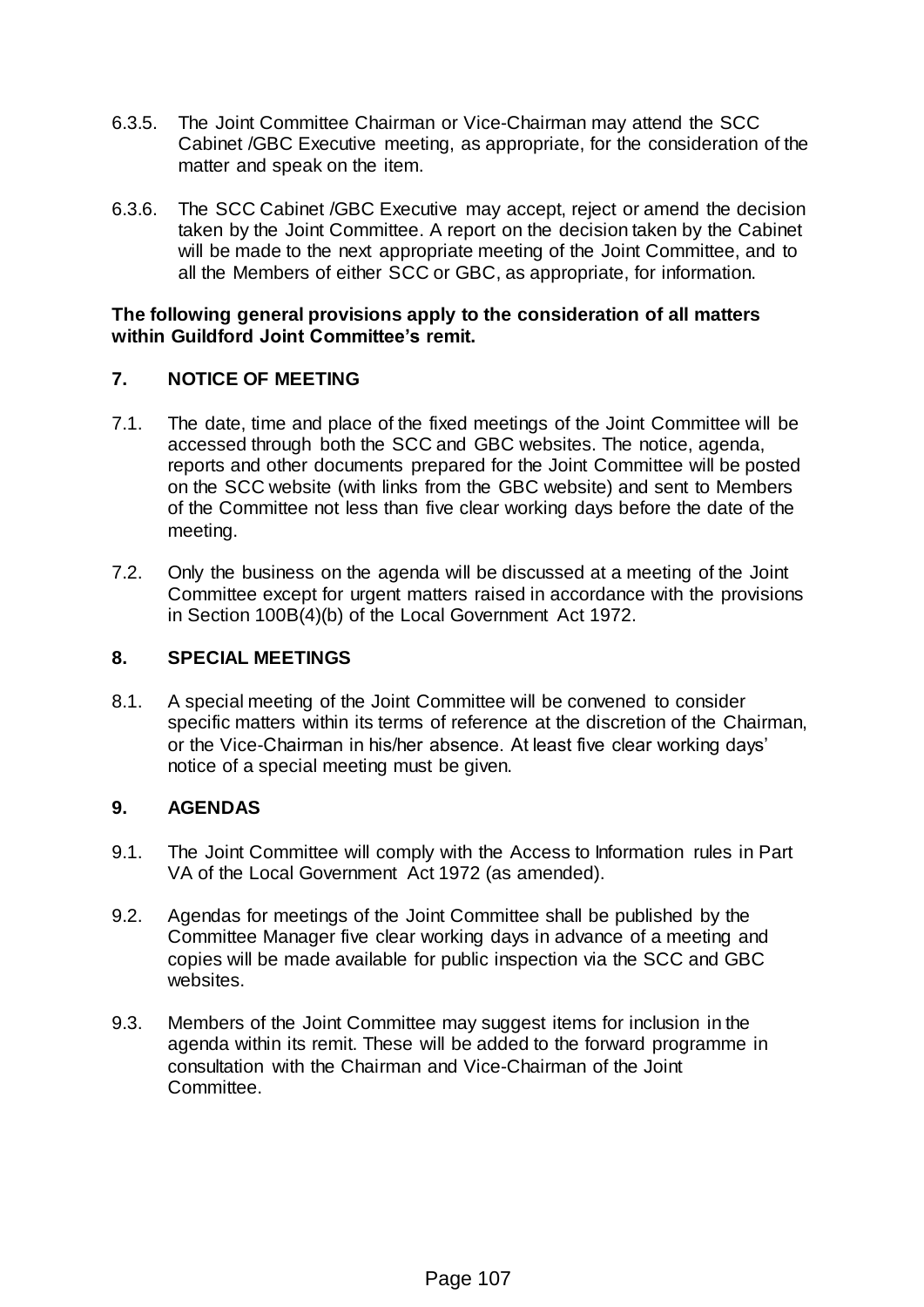#### **10. DECISIONS AND MINUTES**

- 10.1. The decisions from the meeting shall be published on SCC's website, with links from the GBC website, within three clear working days of the date on which the Joint Committee met.
- 10.2. The draft minutes of a meeting shall be published on SCC's website, with relevant links from the GBC website, as soon as is reasonably practicable.
- 10.3. At the meeting, the Chairman will move the formal motion "That the minutes of the last meeting be confirmed and signed by the chairman" and there may only be discussion if there is disagreement about their accuracy which will be resolved by a vote in the normal way.
- 10.4. Where in relation to any meeting, the next meeting for the purpose of signing the minutes is a Special Meeting called under the provisions of paragraph 8 above , then the next following meeting (being a meeting called otherwise than under that paragraph) will be treated as a suitable meeting for the purposes of signing of minutes.

### **11. CONFIDENTIALITY OF PAPERS**

11.1. All Members must respect the confidentiality of any papers made available to them for the purpose of meetings of the Guildford Joint Committee or otherwise for so long as those papers remain confidential.

#### **12. QUORUM**

- 12.1. The quorum will be one quarter of the total number of voting members of the Joint Committee. A quorum may not be fewer than three voting members
- 12.2. The Chairman will adjourn the meeting if there is not a quorum present.

## **13. MEMBER QUESTIONS TO THE GUILDFORD JOINT COMMITTEE**

- 13.1. Any Member of either Council may, with the Chairman's consent, ask one or more questions on matters within the terms of reference of the Joint Committee.
- 13.2. Notice of questions must be given in writing to the Community Partnerships Team by 12 noon four working days before the meeting. If the day in question is a Bank Holiday then notice of questions should be received by 12 noon on the previous working day.
- 13.3. Questions may be asked without notice if the Chairman decides that the matter is urgent.
- 13.4. Where a Member has given notice of a question and is absent from the meeting another Member may ask it on his/her behalf.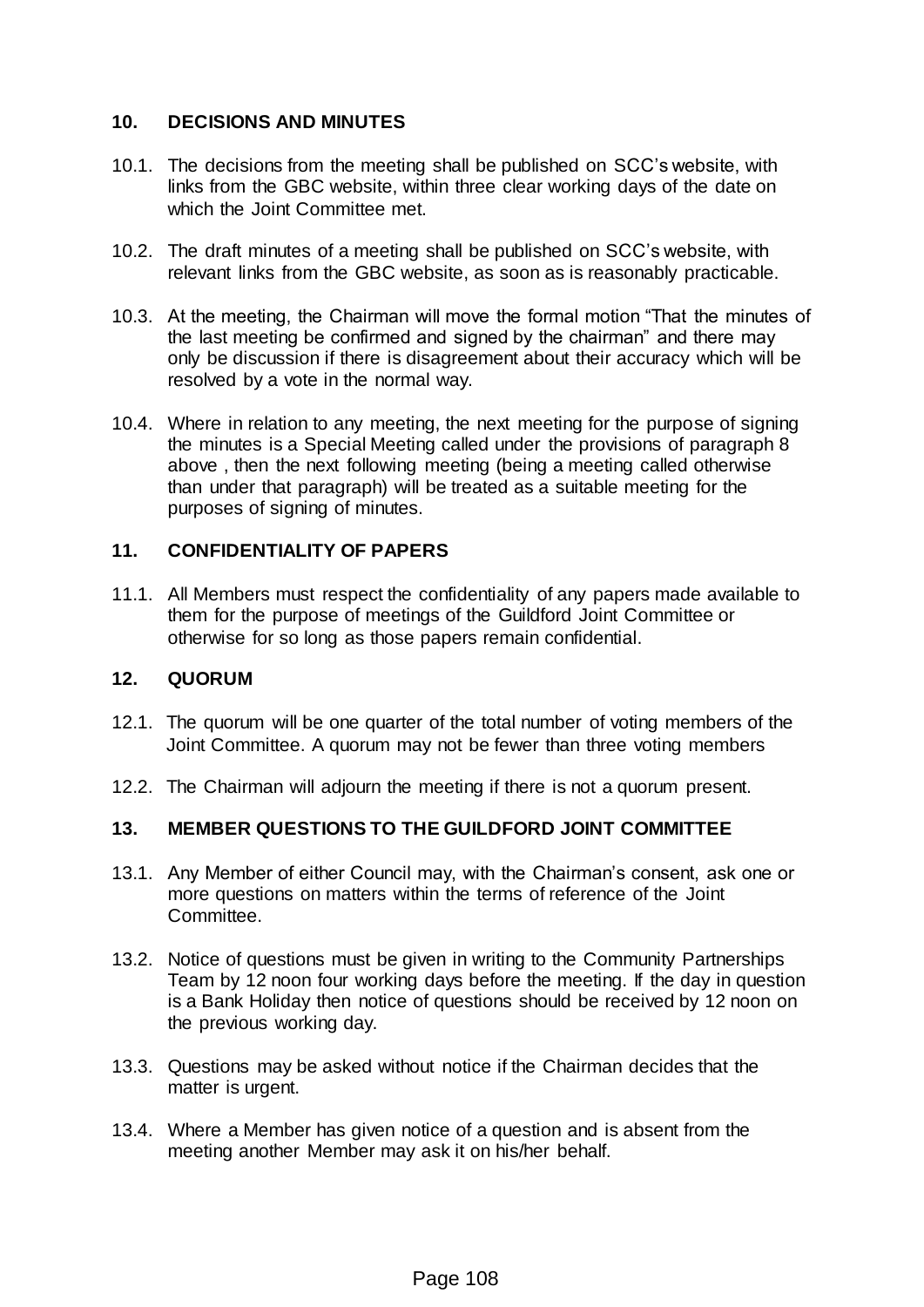- 13.5. Every question will be put and answered.
- 13.6. Copies of all questions will be circulated to Members of the Joint Committee before the start of the meeting.
- 13.7. Questions may be answered orally or in writing.
- 13.8. If the Chairman is unable to answer any question at the meeting he/she may send a written answer to the Member asking the question.
- 13.9. At the discretion of the Chairman at the meeting, a Member who has given notice of a question may ask one supplementary question relevant to the subject of the original or the given response.
- 13.10. A record of all questions, supplementary questions and relevant answers will be included in the minutes of the meeting.

#### **14. PUBLIC PARTICIPATION IN GUILDFORD JOINT COMMITTEE**

#### **14.1. Petitions**

- 14.1.1. Any member of the public who lives, works or studies in the Guildford Borough area may present a petition, containing 30 or more signatures or at the Chairman's discretion, relating to a matter within the terms of reference of the Joint Committee. The presentation of a petition on the following business will not be allowed:
	- (a) matters which are "confidential" or "exempt" under Part VA of the Local Government Act 1972;
	- (b) planning applications; and
	- (c) matters in relation to a public rights of way under consideration by the Joint Committee.
- 14.1.2. A spokesperson for the petitioners may address the Joint Committee on the petition for up to 3 minutes or longer if agreed by the Chairman. Discussion on a petition at the meeting is at the Chairman's discretion. The petition may be referred to the next appropriate meeting of the Joint Committee or to the SCC Cabinet, Cabinet Member, GBC Executive or relevant committee of either SCC or GBC at the discretion of the Chairman.
- 14.1.3. Notice must be given in writing to the Community Partnerships Team at least 14 days before the meeting. Alternatively, the petition can be submitted online through SCC's or GBC's e-petitions website as long as the minimum number of signatures has been reached 14 days before the meeting.
- 14.1.4. No more than three petitions may be presented at any one meeting of the Joint Committee unless agreed otherwise by the Chairman.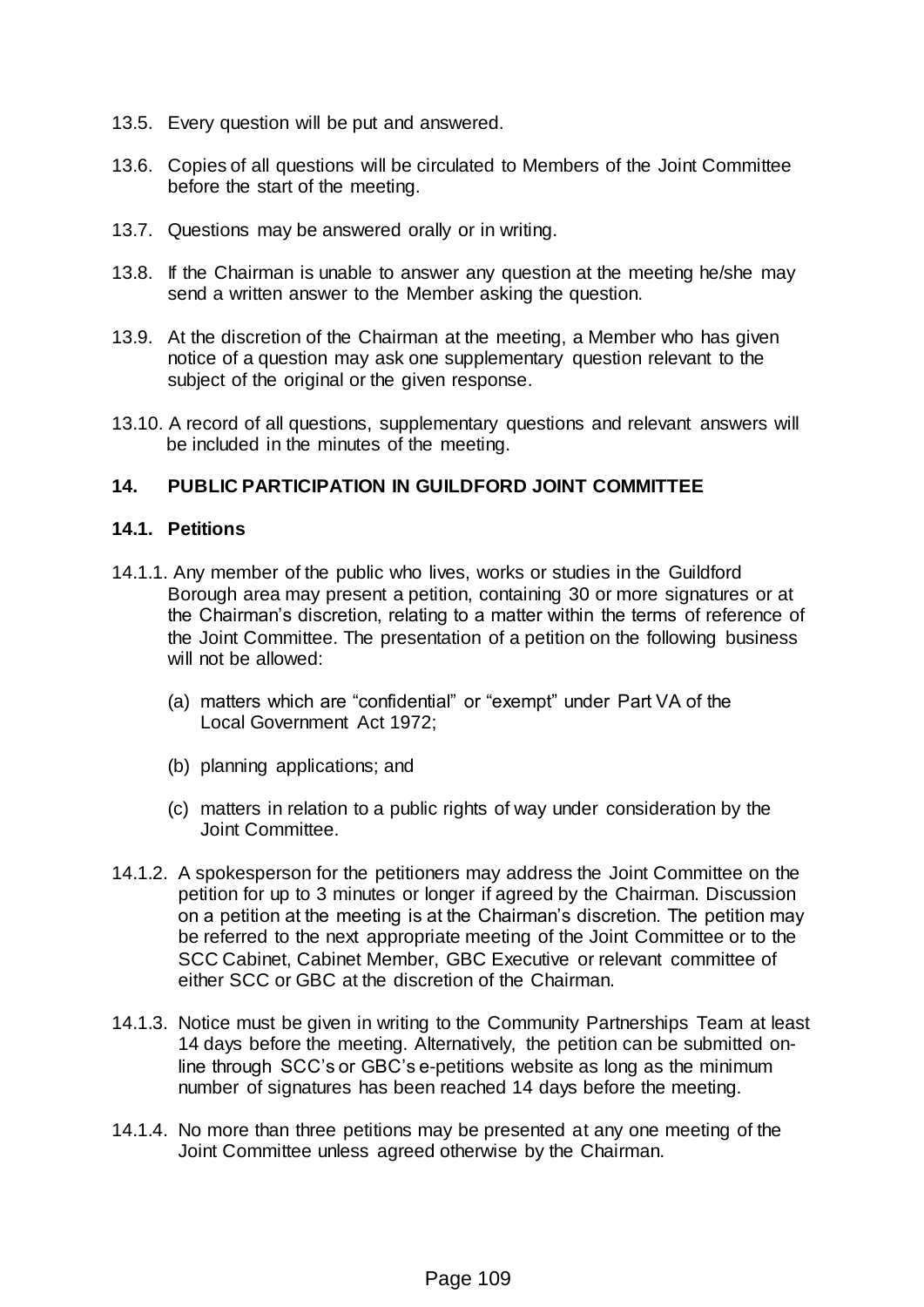- 14.1.5. The Community Partnerships Team may amalgamate within the first received petition other petitions of like effect on the same subject.
- 14.1.6. The presentation of a petition on the same or similar topic as one presented in the last six months may only be permitted at the Chairman's discretion.

#### **14.2. Public Questions and Statements**

- 14.2.1. At the start of any ordinary meeting of the Joint Committee, any member of the public who lives, works or studies in the Guildford borough area may ask one question or make a statement relating to a matter within the Committee's terms of reference. The Chairman may alternatively permit the question to be asked or the statement to be made at the start of an item on the agenda if it relates to that item.
- 14.2.2. Questions or statements will not be allowed on matters which are "confidential" or "exempt" under Part VA of the Local Government Act 1972; or on planning applications or on rights of way matters under consideration.
- 14.2.3. Notice of questions or statements must be given in writing to the Community Partnerships Team with details of the question or statement, by 12 noon four working days before the meeting. If the day in question is a Bank Holiday then notice of questions or statement should be received by 12 noon on the previous working day.
- 14.2.4. The Community Partnerships Team may, having consulted a questioner, reword any question or statement received to bring it into proper form and to secure reasonable brevity. Copies will be made available for members of the Joint Committee and any member of the public in attendance.
- 14.2.5. Questions and statements will be taken in the order in which they are received by the Community Partnerships Team. The provision of answers to questions being asked, any response to statements, and any discussion of the question or statement will be at the discretion of the Chairman.
- 14.2.6. Following any initial reply to a question, one or more supplementary question/s in relation to the response provided may be asked by the questioner at the discretion of the Chairman. The provision of answers to supplementary questions being asked and any discussion of these questions will be at the discretion of the Chairman.
- 14.2.7. The total number of questions which may be asked or statements made at any one meeting will be at the discretion of the Chairman. The Chairman may decide that questions or statements can be held over to the following meeting, or dealt with in writing and may disallow questions or statements which are repetitious.
- 14.2.8. When dealing with any item in which public participation has occurred, the Chairman shall clarify the point at which such public participation has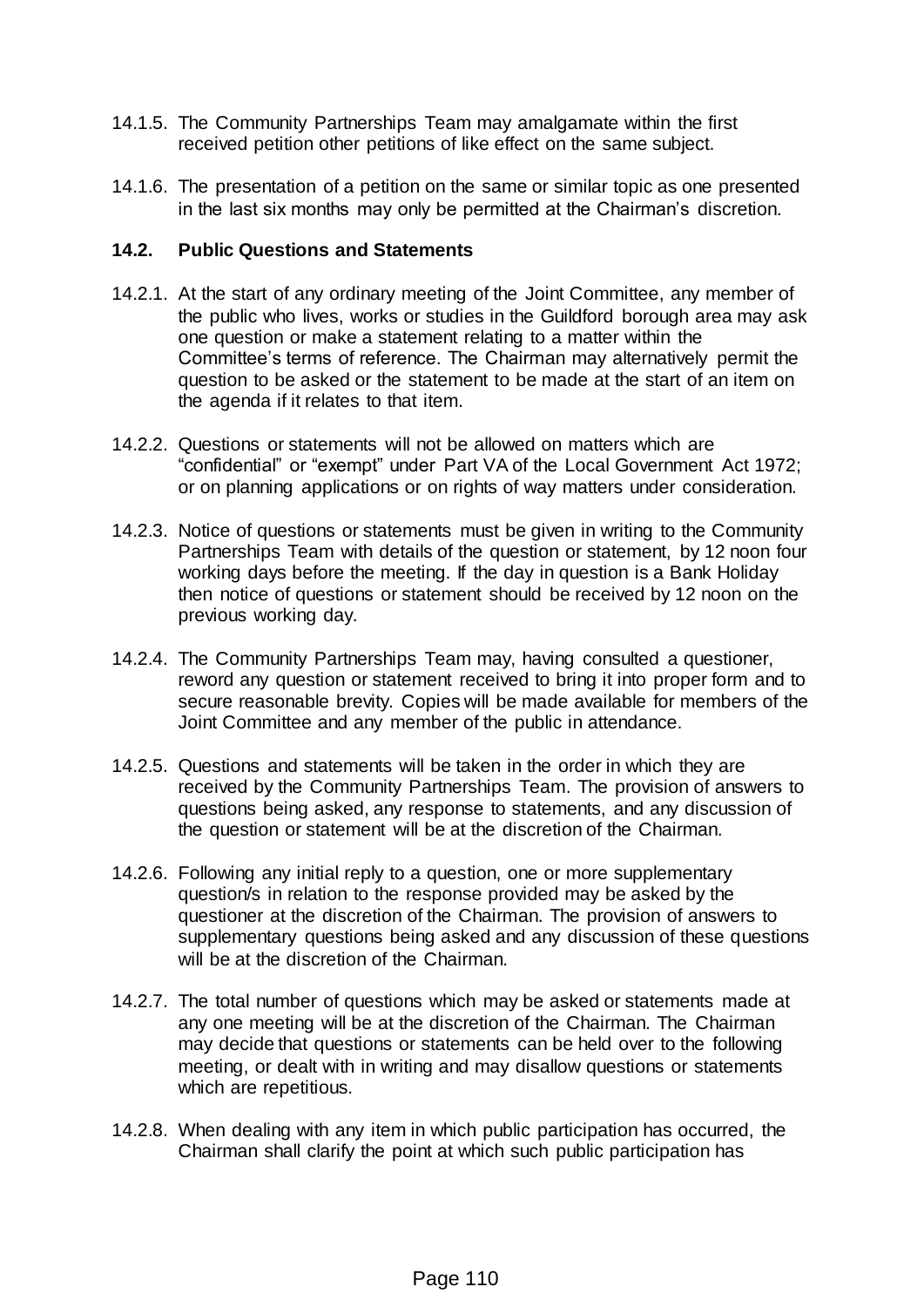concluded and the Joint Committee's formal discussion and decision making of the item is taking place.

### **14.3. Public Speaking in relation to Rights of Way**

Rights of Way application decisions are quasi-judicial decisions. They are therefore subject to specific rules. The reason for the rules about public speaking reflect the right of all individuals to a fair hearing.

- 14.3.1. Members of the public and their representatives may address the Guildford Joint Committee on any applications relating to public Rights of Way being considered by the Joint Committee.
- 14.3.2. Speakers must first register their wish to speak by telephone or in writing to the Community Partnerships Team by 12 noon one working day before a meeting stating on which item(s) they wish to speak.
- 14.3.3. Only those people who have previously made written representations in response to a Rights of Way application will be entitled to speak.
- 14.3.4. Speakers must declare any financial or personal interest they may have in the application.
- 14.3.5. Registration of speakers will be on a first come first served basis and speakers will be taken in the order in which they are registered, with the first five registered being entitled to speak. Where more than one person has registered an interest to speak, the subsequent speakers will be entitled to speak first if the first named speaker is not in attendance five minutes before the start of the meeting. Representations can be combined if necessary. A reserve list will also be maintained if necessary.
- 14.3.6. The time allowed for public speaking will be limited to 15 minutes for objectors and 15 minutes for supporters per item, and to 3 minutes per speaker.
- 14.3.7. Only if a member of the public or their representative speaks objecting will the applicant/agent be allowed to speak and then only to respond to the points raised by the objectors, and will be limited to 3 minutes for each objector who has spoken.
- 14.3.8. No additional information may be circulated by speakers at the meeting and they will have no right to speak or question Members or officers once they have made their submission.
- 14.3.9. Speeches will precede the Joint Committee's formal discussion on each application requiring the Joint Committee's attention.
- 14.3.10. The right to speak will only be exercised at the first meeting at which the application is considered and will not normally be the subject of further presentations at any subsequent meeting unless significant changes have taken place after a deferral by the Joint Committee.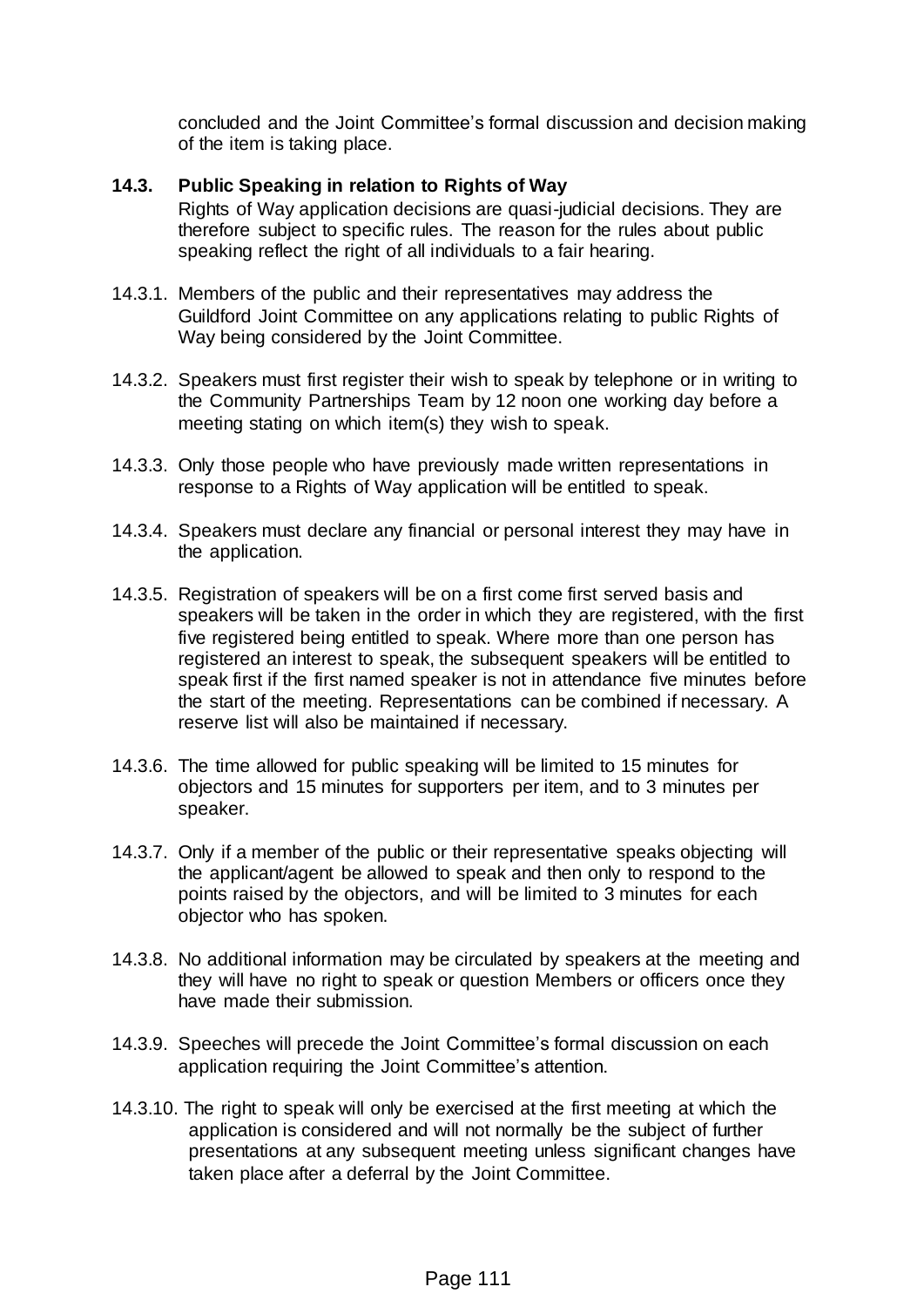## **15. RIGHT TO SPEAK AT THE JOINT COMMITTEE**

- 15.1. A Member of the Joint Committee may speak on any business on the published agenda of the committee. Matters not relevant to the business on the agenda will not be permitted.
- 15.2 A Member may only speak once on a motion and amendment except:
	- (a) the mover may reply to the debate but, in doing so, may only answer statements and arguments made in the course of the debate. He/she may not introduce any new matter;
	- (b) the mover of a motion may speak during the debate on any amendment to the motion;
	- (c) a Member who has already spoken may speak on a point of order or may, at the Chairman's discretion, explain any statement made by him/her which he/she believes has been misunderstood;
	- (d) the Chairman may speak before the mover of the motion or amendment replies to the debate.
	- (e) A Member seconding any motion or amendment will be deemed to have spoken on it unless he/she speaks immediately and reserves his/her right to speak later.

#### **16. RELEVANCE**

16.1. Every Member who speaks must direct his/her speech strictly to the motion or matter under discussion, or to a motion or amendment which he/she moves, or to a point of order.

#### **17. POINTS OF ORDER**

17.1. Any Member wishing to raise a point of order must say at the outset the Standing Order or rule of debate which he/she believes has been infringed. Every point of order will be decided immediately by the Chairman whose decision will be final.

#### **18. LENGTH OF SPEECHES**

- 18.1. Except with the consent of the Chairman, the following time limits will apply to speeches:
	- (a) The mover of a motion or an amendment (5 minutes)

(A Member may not speak for more than five minutes unless he/she has a seconder).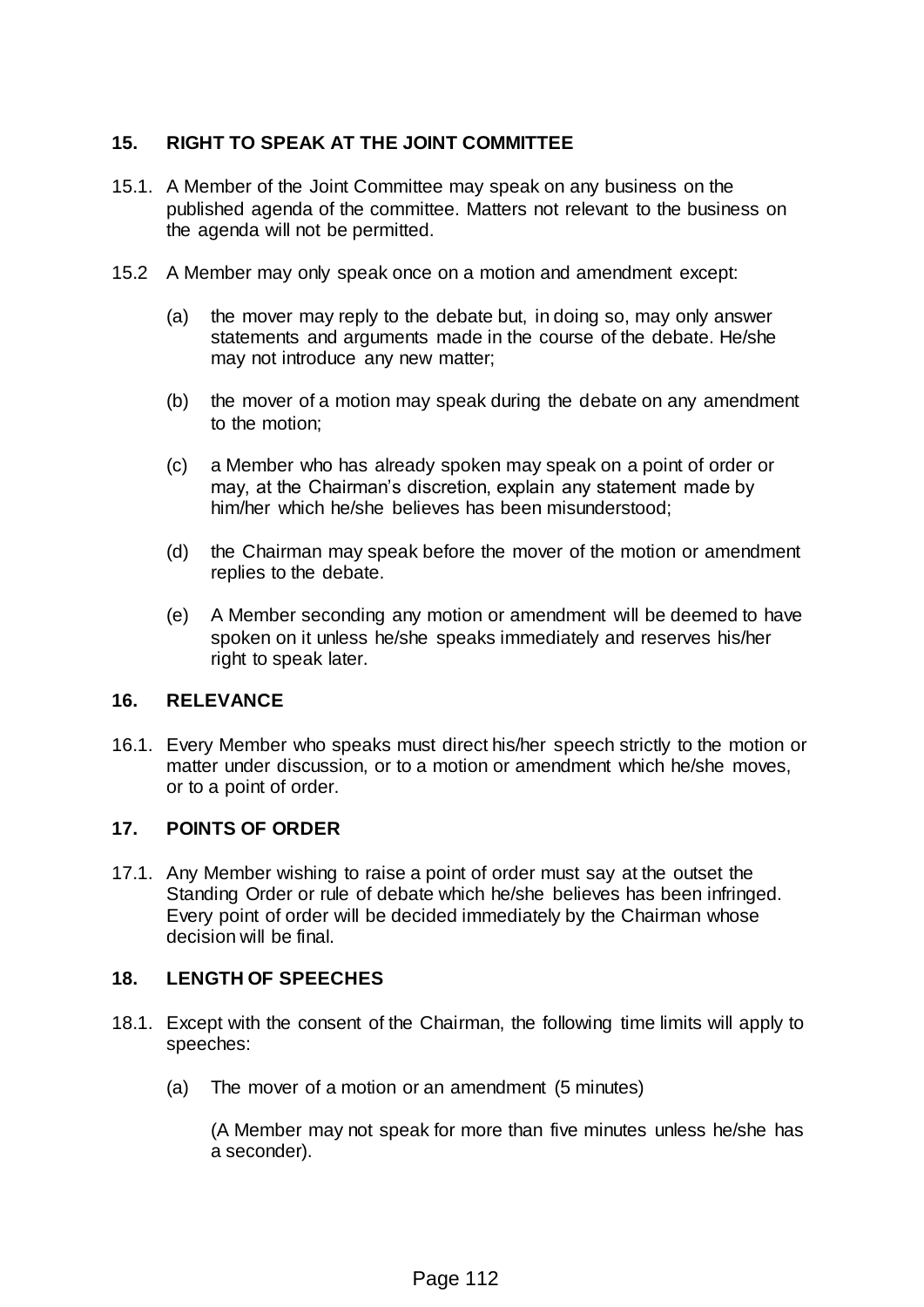- (b) The mover of a motion either speaking to an amendment or replying to the debate (3 minutes)
- (c) The mover of an amendment replying to the debate on the amendment. (3 minutes)
- (d) The seconder of a motion or an amendment (3 minutes)
- (e) A Member speaking on a report or in a debate (3 minutes)

#### **19. AFTER REPLY DEBATE IS CLOSED**

19.1. After the reply is made, the motion or amendment under discussion will be put from the Chair.

#### **20. PROCEDURE FOR MOTIONS AND AMENDMENTS**

- 20.1. Every motion or amendment must be moved and seconded and, if the Chairman requires, must be submitted in writing to the Community Partnerships Team and read aloud before it is put to the meeting.
- 20.2. A Member may not move or second more than one amendment on any motion.
- 20.3. Once moved and seconded, a motion or amendment may not be withdrawn without the consent of the Joint Committee.
- 20.4. With the consent of the Joint Committee, a Member may:
	- (a) alter a motion of which he/she has given notice; or
	- (b) with the consent of his/her seconder, alter a motion which he/she has moved.

(In either case, the alteration must be one which could be made as an amendment under the following Standing Order).

#### **21. AMENDMENTS**

- 21.1. Every amendment must be relevant to the motion under discussion and will either:
	- (a) move the reference back
	- (b) leave out words
	- (c) add words, or
	- (d) leave out words and add others.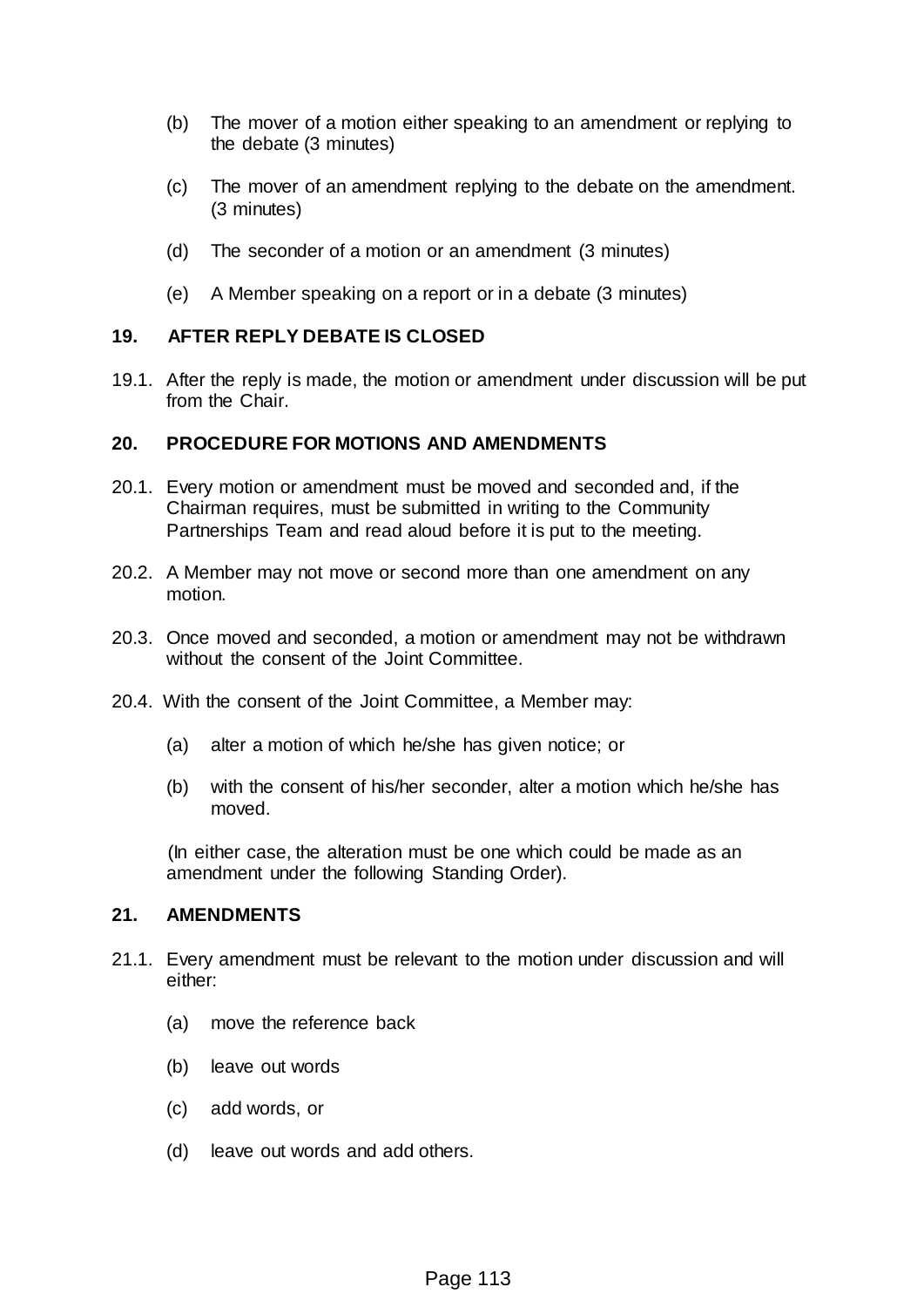- 21.2. An amendment which forms the negative of the motion will not be allowed.
- 21.3. Whenever an amendment has been moved and seconded, no subsequent amendment may be moved until the first has been dealt with, unless the Chairman decides otherwise.
- 21.4. If an amendment is lost, other amendments may be moved on the motion.
- 21.5. If an amendment is carried, the motion as amended will become the substantive motion on which further amendments may be moved.

#### **22. PROCEDURAL MOTION**

#### **"That the question be now put"**

- 22.1. Any Member may, at the close of the speech of another Member, move "That the question be now put".
- 22.2. If he/she considers that there has been adequate debate, the Chairman may put the motion "That the question be now put" without debate. If the motion is carried:
	- (a) the Chairman may speak to the motion or amendment under debate, if he/she has not already spoken; and
	- (b) the mover of the motion or amendment may reply.
- 22.3. The motion or amendment will then be put.

#### **23. INTERRUPTIONS AND DISORDERLY CONDUCT**

- 23.1. If a member of the public interrupts the proceedings at a meeting, the Chairman may ask him/her not to interrupt.
- 23.2. If the interruption continues, the Chairman may order his/her removal from the room.
- 23.3. If there is general disturbance in all or part of the public gallery, the Chairman may order that part to be cleared.
- 23.4. If a Member behaves in a disorderly or disruptive manner, any Member may move, with the consent of the Chairman, "That the named Member be not further heard". If this motion is seconded it will be put to the vote and determined without discussion.
- 23.5. If the motion is carried and the misconduct continues the Chairman may adjourn or suspend the sitting of the Joint Committee for as long as he/she considers appropriate.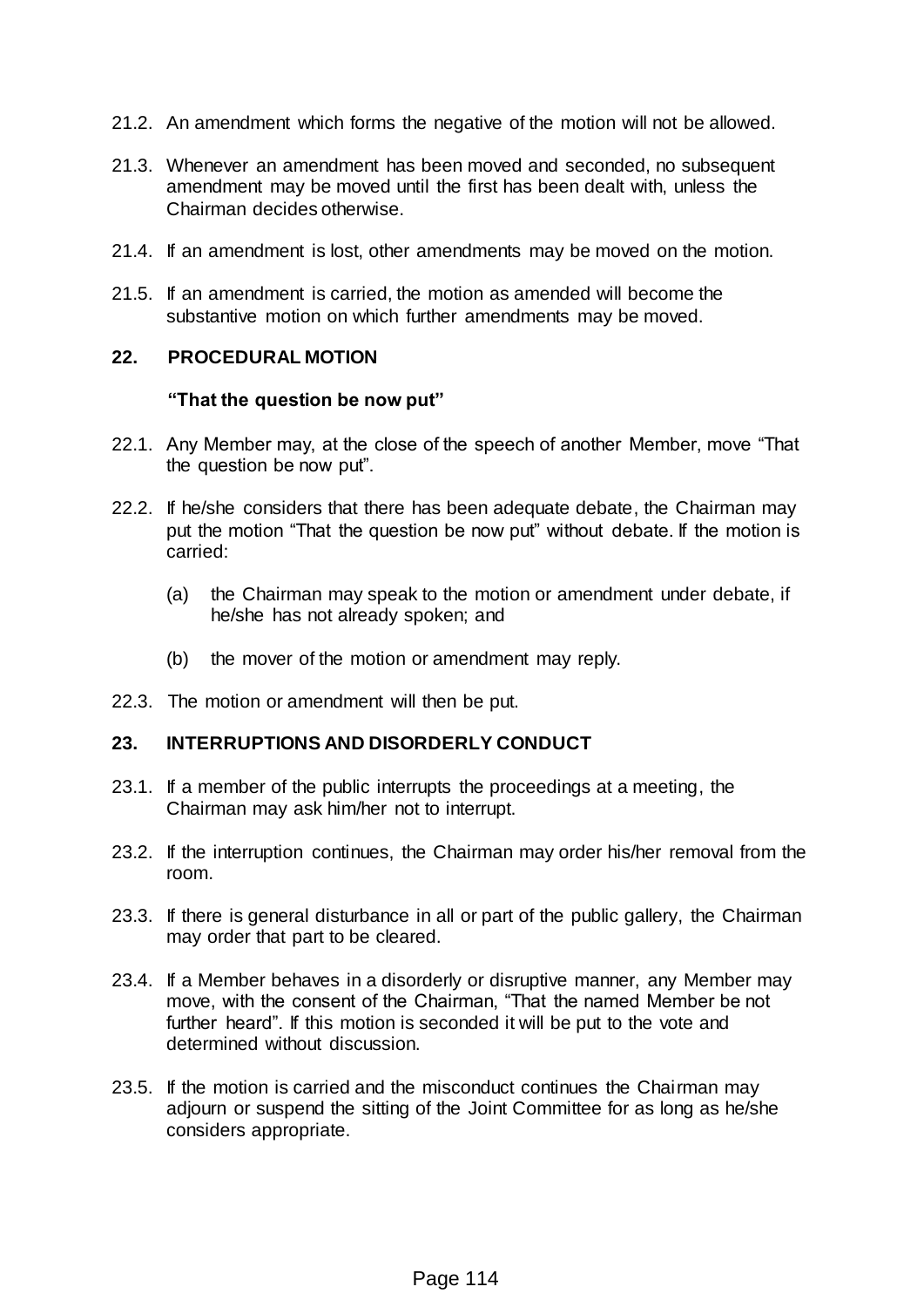#### **24. VOTING**

- 24.1. Voting will be by show of hands unless a Member demands a recorded vote. Where a recorded vote is called, the names of those voting for, against, or abstaining in respect of the motion or amendment will be recorded and entered in the minutes.
- 24.2. Where a demand for a recorded vote is not supported, any Member may require his/her vote for or against the motion to be recorded in the minutes.
- 24.3. On a formal motion put from the Chairman (e.g. "That the report be received"), the question may be decided by the voice of the Members, unless any Member demands a show of hands.
- 24.4. If immediately after a vote is taken any Member so requires, the way in which he/she voted (or abstained) will be recorded in the minutes of that meeting.
- 24.5. The person presiding at the meeting may in the event of a tie exercise a second or casting vote.

#### **25. MEMBERS' CODE OF CONDUCT**

25.1. Members are bound by the Code of Conduct of the authority which appointed them to the Guildford Joint Committee and should particularly observe the provisions of their respective Codes concerning the declaration of interests when attending meetings of the Guildford Joint Committee.

#### **26. INTERESTS OF MEMBERS**

- 26.1. At any meeting where a Member becomes aware that a matter under consideration relates to:
	- (a) one of their interests that they must disclose in accordance with their respective Council's Codes not already entered on the relevant Council's register and/or
	- (b) the donor of any gift and/or hospitality they have accepted and not yet entered on the relevant Council's register

The Member must disclose the interest to the meeting and, within 28 days, notify this to either SCC's Monitoring Officer in the case of County Councillors or GBC's Monitoring Officer in the case of Borough Councillors for inclusion in the register.

#### **27. PARTICIPATION IN RELATION TO DISCLOSABLE PECUNIARY INTERESTS**

- 27.1. A Member with a disclosable pecuniary interest in any matter must:
	- (a) not participate in any discussion or vote relating to the matter;